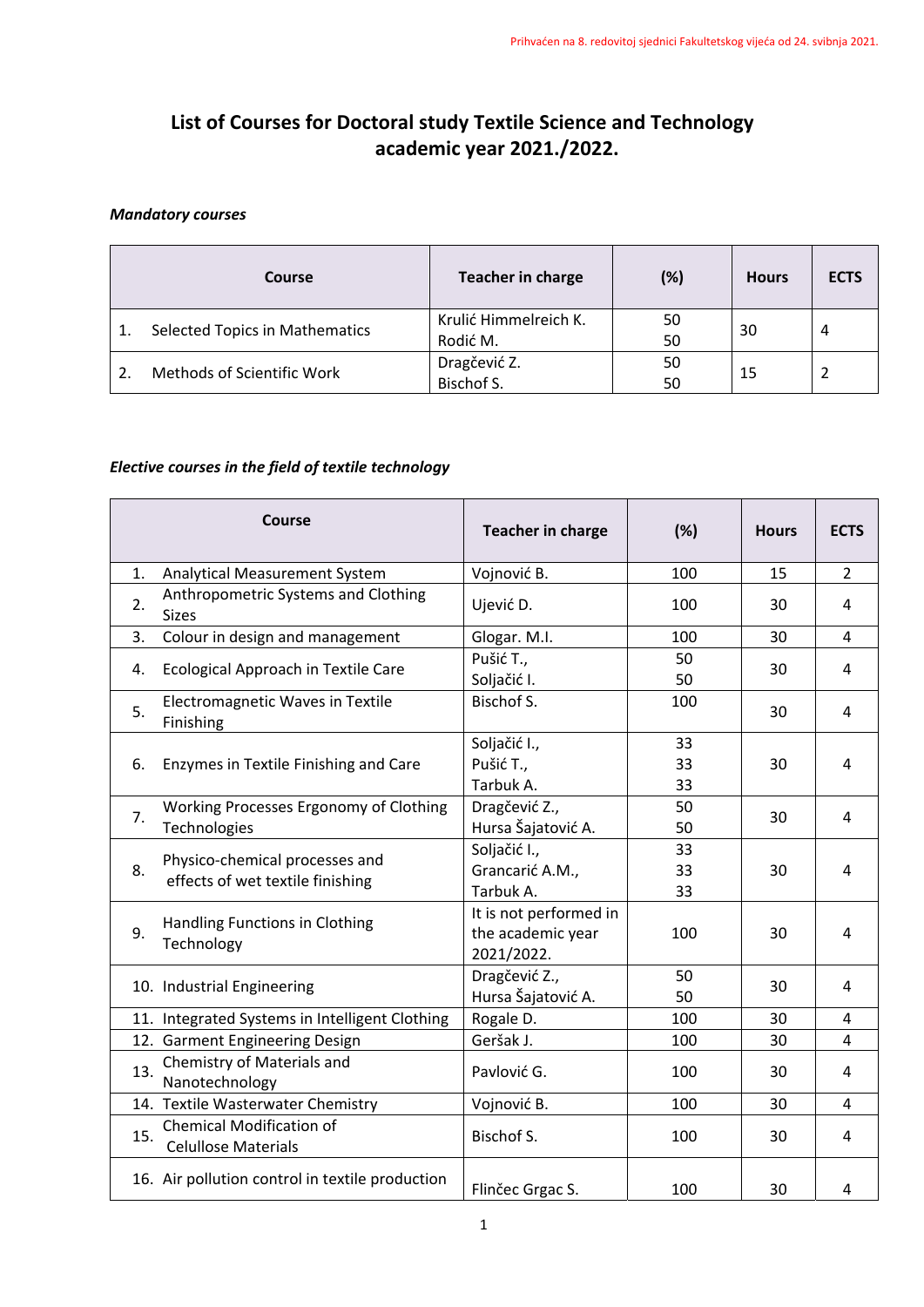|     | Cooperative Environmental Management                                                 | It is not performed in                                    |          |    |                |
|-----|--------------------------------------------------------------------------------------|-----------------------------------------------------------|----------|----|----------------|
| 17. | Systems                                                                              | the academic year<br>2021/2022.                           | 100      | 30 | 4              |
|     | 18. Mechanics of Fibrous Composites                                                  | Vujasinović E.,<br>Hui D.                                 | 90<br>10 | 30 | 4              |
| 19. | Methods of computer-based 3D garment<br>construction                                 | Petrak S.                                                 | 100      | 30 | 4              |
| 20. | Measurement methods and analysis of<br>process parameters                            | Rogale D.                                                 | 100      | 30 | 4              |
|     | 21. Multifunctional dyes in application                                              | Parac Osterman Đ.<br>Sutlović A.                          | 50<br>50 | 30 | 4              |
|     | 22. Nanostructures                                                                   | Lelas K.                                                  | 100      | 30 | 4              |
| 23. | New Dyes and Advanced Technologies in<br>the 21st Century                            | Sutlović A.                                               | 100      | 30 | 4              |
|     | 24. New sizing procedures                                                            | Kovačević S.,<br>Schwarz I.                               | 80<br>20 | 30 | 4              |
|     | 25. Numerical Methods in Textile Engineering                                         | It is not performed in<br>the academic year<br>2021/2022. | 100      | 30 | $\overline{4}$ |
| 26. | <b>Clothing Artifact - Methods of Analysis</b><br>and Attribution                    | Simončič K.N.                                             | 100      | 30 | 4              |
| 27. | Application of Low temperature Plasmas<br>in Textile Treatment                       | Ercegović Ražić S.,<br>Milošević S.                       | 70<br>30 | 30 | 4              |
| 28. | Process Parameters of Knitwear<br>Production                                         | V.M. Potočić<br>Matković                                  | 100      | 30 | 4              |
|     | 29. Design of Spun Yarn Structures                                                   | Skenderi Z.                                               | 100      | 30 | 4              |
|     | 30. Design of Woven Fabrics Structures                                               | Penava Ž.                                                 | 100      | 30 | 4              |
|     | 31. Rheology                                                                         | Mijović B.                                                | 100      | 30 | 4              |
|     | 32. Structure and Properties of Dyes                                                 | Racané L.                                                 | 100      | 30 | $\overline{4}$ |
|     | 33. Structures and Properties of Nonwovens                                           | Skenderi Z.,<br>Kopitar D.                                | 80<br>20 | 30 | 4              |
|     | Sophisticated approach to<br>34. garment and footwear<br>production                  | Ujević D.                                                 | 100      | 30 | 4              |
| 35. | Spectroscopic characterization of dyes<br>and pigments                               | Racané L.                                                 | 100      | 30 | 4              |
|     | 36. Contemporary Digital Printing                                                    | Majnarić I.                                               | 100      | 30 | 4              |
|     | 37. Technical Textiles in Separation Processes                                       | Somogyi Škoc M.                                           | 100      | 30 | $\overline{4}$ |
|     | 38. Textile for ultraviolet radiation protection                                     | Tomljenović A.                                            | 100      | 30 | $\overline{4}$ |
| 39. | Theoretical analysis of knitted fabrics and<br>knitting process                      | Potočić Matković<br>V.M.                                  | 100      | 30 | 4              |
|     | Theoretical Analyses in the Yarn<br>40. Preparation Process and Fabric<br>Production | Kovačević S.                                              | 100      | 30 | 4              |
|     | 41. Thermoinsulation properties of clothing                                          | Firšt Rogale S.                                           | 100      | 30 | 4              |
| 42. | Topological invariants in designing<br>functional clothing                           | Bogović S.                                                | 100      | 30 | 4              |
| 43. | Textile and Clothing Comfort and their<br>Assessment                                 | Ercegović Ražić S.                                        | 100      | 30 | 4              |
|     | 44. Control Systems with Micropneumatics                                             | Čubrić G.                                                 | 100      | 30 | $\overline{4}$ |